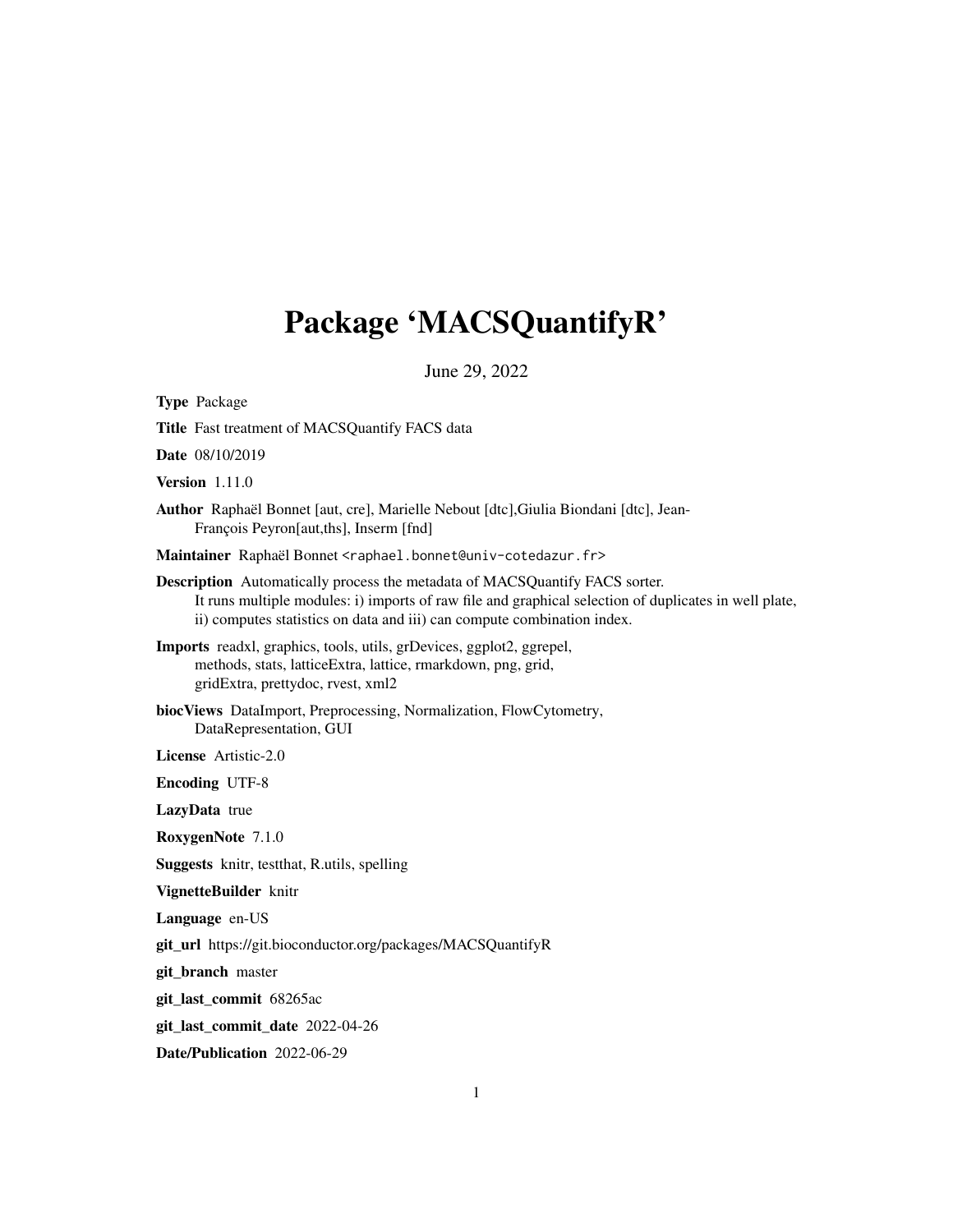## <span id="page-1-0"></span>R topics documented:

| Index |  |
|-------|--|

barplot\_data *Generate barplots*

#### Description

Uses the informations stored in the statistic tables of the MACSQuant object to generate barplots for the specified conditions. Plots can also be saved in the form of a png file in the output\_MQ directory.

#### Usage

```
barplot_data(MACSQuant,plt.col=NULL,plt.conditions=NULL, plt.flavour=NULL,
plt.labels = NULL, plt.combo=FALSE,plt.3D.only = NULL,...)
```

| MACSQuant   | object of class MACSQuant resulting of the function load_maxQuant(). Con-<br>tains the original data table                       |
|-------------|----------------------------------------------------------------------------------------------------------------------------------|
| plt.col     | In case of manual run is used to define the bar colors. (must be the same for all<br>conditions)                                 |
|             | plt.conditions user defined vector of conditions to plot (example: plt.conditions= $c(1:9)$ )                                    |
| plt.flavour | Which barplot to produce, cell count or percentage of fluorochrome ( <i>i.e.</i> "counts", "percent")                            |
| plt.labels  | xlabels of the plot                                                                                                              |
| plt.combo   | Does the experiment involves multiple variables (i.e some condition are a drug<br>combination screening)                         |
| plt.3D.only | Whether to plot 3D barplot alone                                                                                                 |
| $\cdot$     | params for lattice cloud namely z and x for parameter screen default for z and x<br>are $c(-110,-70)$ and argument xlab and ylab |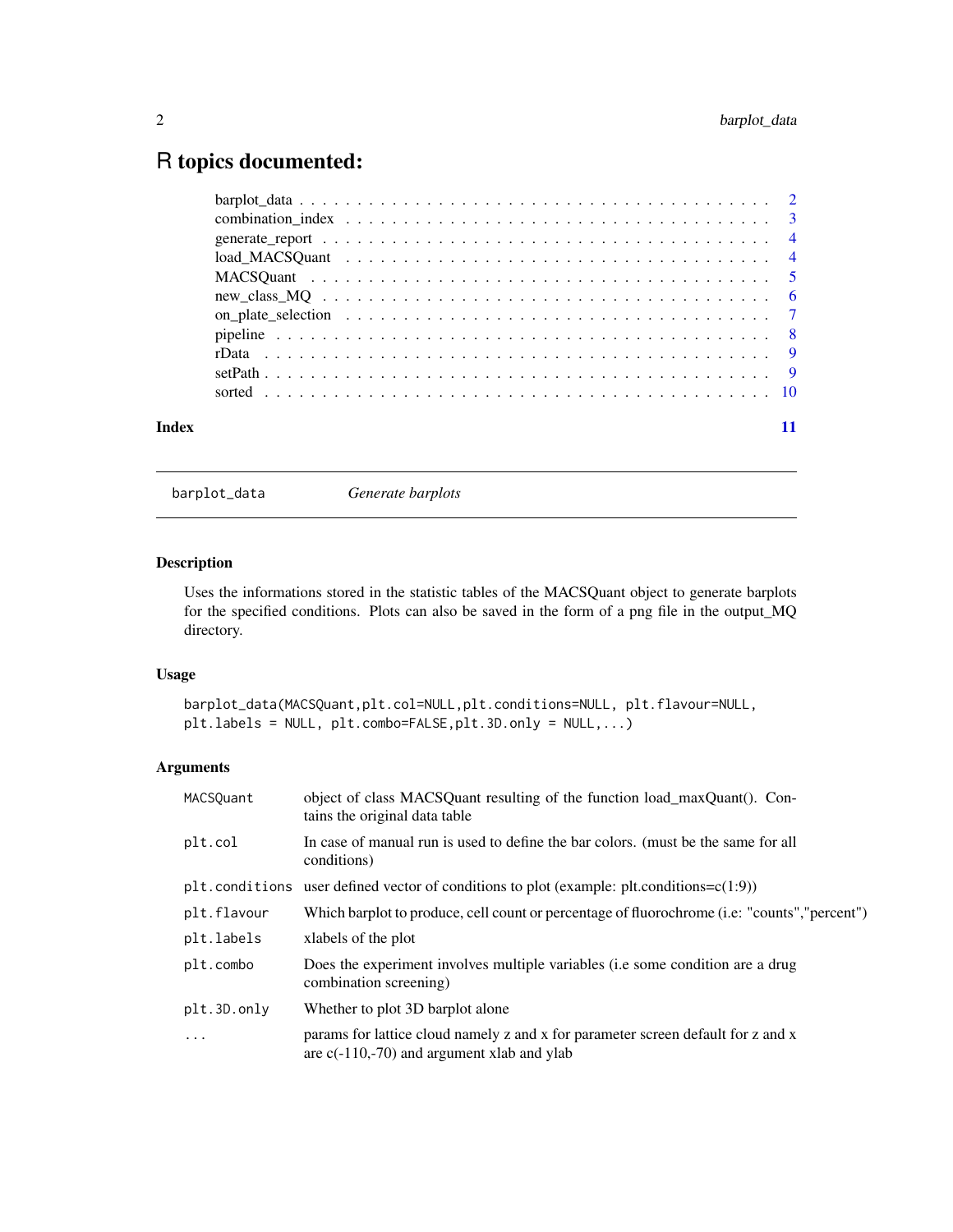#### <span id="page-2-0"></span>combination\_index 3

#### Value

returns a barplot of the data

#### Examples

```
drugs_R_image <- system.file("extdata",
    "drugs.RDS",
    package = "MACSQuantifyR")
MACSQuant <- readRDS(drugs_R_image)
flavour <- "counts"
number_of_conditions <-
    slot(MACSQuant, "param.experiment")$number_of_conditions
plt.col <- c(rep(2, number_of_conditions), 1)
barplot_data(MACSQuant,
   plt.col = plt.col,
   plt.conditions = NULL,
   plt.flavour = flavour,
   plt.labels = NULL,
   plt.combo = FALSE)
```
combination\_index *compute combination index*

#### Description

This function allows the user to compute combination index on the drug combinations. This function also generates intermediary plots and tables.

#### Usage

```
combination_index(MACSQuant, ...)
```
#### Arguments

| MACSOuant | object of class MACSQuant resulting of the function load maxQuant(). Con-<br>tains the original data table                       |
|-----------|----------------------------------------------------------------------------------------------------------------------------------|
| .         | params for lattice cloud namely z and x for parameter screen default for z and x<br>are $c(-110,-70)$ and argument xlab and ylab |

### Value

Several plots and combination index

#### References

Chou, T. C. (2006). Theoretical basis, experimental design, and computerized simulation of synergism and antagonism in drug combination studies. *Pharmacological reviews*, 58(3), 621-681.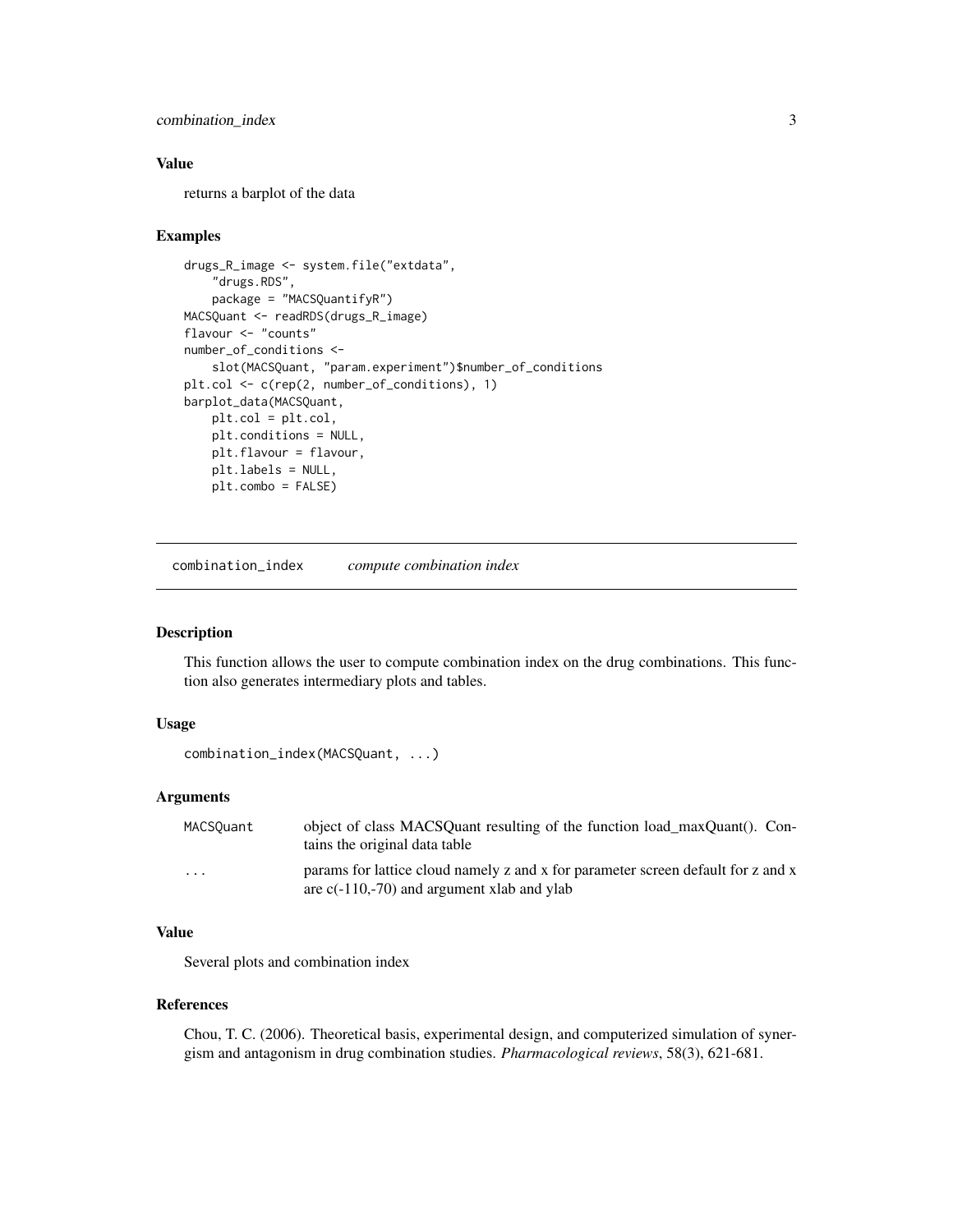#### <span id="page-3-0"></span>Examples

```
filepath <- system.file("extdata", "drugs.Rdata",
   package = "MACSQuantifyR")
load(filepath)
combination_index(MACSQuant)
```
generate\_report *Word report generation*

#### Description

Allows the user to generate a report at every steps of the analysis

Also generates a complete report with the graphics

#### Usage

```
generate_report(MACSQuant)
```
#### Arguments

| MACSQuant | object of class MACSQuant resulting of the function load_maxQuant(). Con- |
|-----------|---------------------------------------------------------------------------|
|           | tains the original data table                                             |

### Value

A formatted report

#### Examples

```
drugs_R_image <- system.file("extdata",
    "drugs.RDS",
    package = "MACSQuantifyR")
MACSQuant <- readRDS(drugs_R_image)
generate_report(MACSQuant)
```
load\_MACSQuant *Load xls file from maxQuant 96-well-plate device*

#### Description

Load xls file from maxQuant 96-well-plate device

#### Usage

```
load_MACSQuant(filepath,sheet_name= NULL,MACSQuant.obj= NULL)
```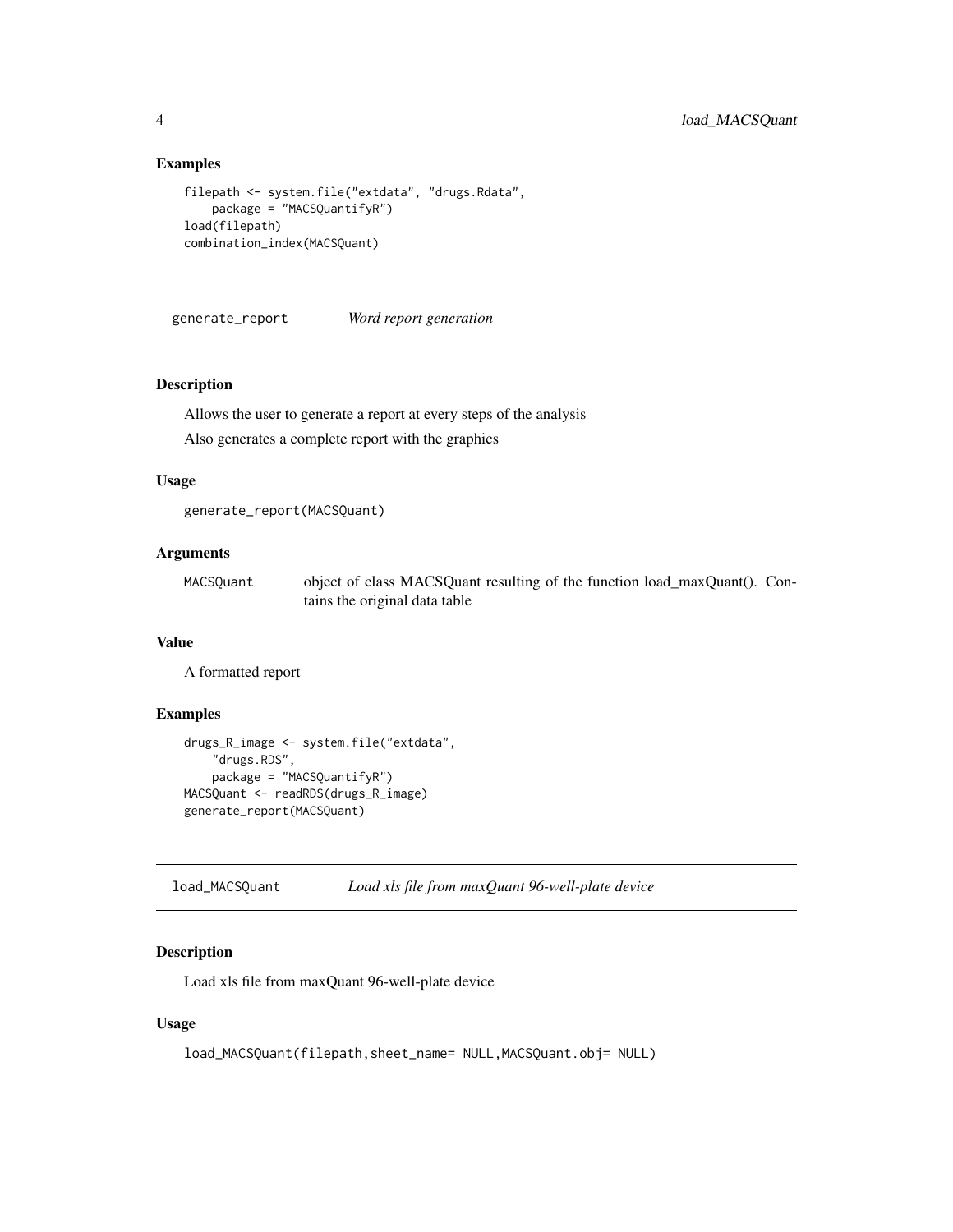#### <span id="page-4-0"></span>MACSQuant 5

#### **Arguments**

| filepath      | path of the excel file                                       |
|---------------|--------------------------------------------------------------|
| sheet name    | Name of the sheet to load (optional, first sheet is default) |
| MACSQuant.obj | object of class MACSOuant                                    |

#### Value

An object called MACSQuant of class MACSQuant containing variable my\_data that corresponds to the data of the excel file in R

#### Examples

```
filepath <- system.file("extdata", "SingleDrugs.xlsx",
   package = "MACSQuantifyR")
# load_MACSQuant(filepath)
```
MACSQuant *The MACSQuant Class*

#### Description

MACSQuant object contains all the data and the user parameters

#### Slots

my\_data Contains the raw data

my\_data\_sorted Contains the sorted data (according to replicates order)

my\_replicates\_sorted Contains the sorted matrix containing replicates names

experiment\_name Contains the experiment name given by the user

statistics Contains the statistics for each condition

combination.index.df data.frame that contains the outputs of the combination\_index function

- param.experiment list that contains the parameters relative to the experiment (i.e, number of replicates, number of conditions...)
- param.output List that contains the parameters relative to the report generation and outputs (i.e, save intermediary results, generate full report..)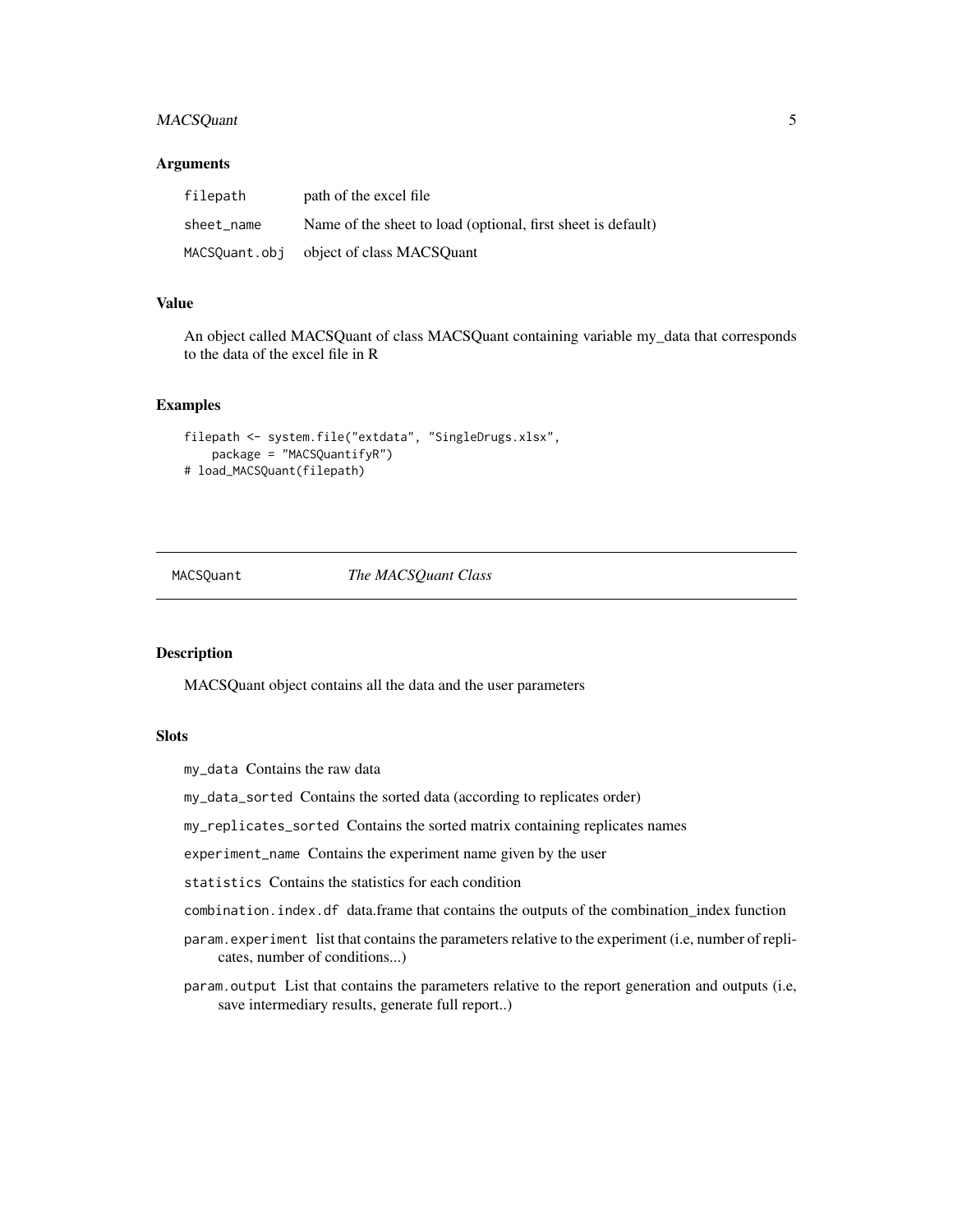#### Description

The user can create a new custom MACSQuant object This function is also used in internal code for MACSQuant initialization

#### Usage

```
#initialize empty MACSQuant object
new_class_MQ(my_data=NULL,my_data_sorted=NULL,my_replicates_sorted=NULL,
experiment_name=NULL,statistics=NULL,combination.index.df=NULL,
number_of_replicates=NULL,number_of_conditions=NULL,doses=NULL,
doses.alt=NULL,c_names=NULL, control=NULL,plt.title=NULL,
plt.labels=NULL,plt.col=NULL,save.files=NULL,path=tempdir())
#initialize custom MACSQuant object
new_class_MQ(my_data,my_data_sorted=NULL,my_replicates_sorted=NULL,
experiment_name=NULL,statistics=NULL,combination.index.df=NULL,
number_of_replicates=NULL,number_of_conditions=NULL,
doses=NULL,doses.alt=NULL, c_names=NULL,control=NULL,plt.title=NULL,
plt.labels=NULL,plt.col=NULL, save.files=NULL,path=tempdir())
```

| my_data              | Contains the raw data                                                         |
|----------------------|-------------------------------------------------------------------------------|
|                      | my_data_sorted Contains the sorted data (according to replicates order)       |
| my_replicates_sorted |                                                                               |
|                      | Contains the sorted matrix containing replicates names                        |
| experiment_name      |                                                                               |
|                      | User defined experiment named. Used for the report generation                 |
| statistics           | Contains the statistics for each condition                                    |
| combination.index.df |                                                                               |
|                      | data. frame that contains the outputs of the combination_index function       |
| number_of_replicates |                                                                               |
|                      | For each condition, the number of duplicates (must be the same for all condi- |
|                      | tions)                                                                        |
| number_of_conditions |                                                                               |
|                      | The number of conditions tested (eg: Drug 1 alone, Drug 2 alone)              |
| doses                | Numeric vector representing doses for each conditions                         |
| doses.alt            | In case of interaction test second dose vector                                |
| c_names              | Vector containing experiment names                                            |
| control              | logical: is there a control in this experiment (eg: Staurosporin)             |
| plt.title            | Title of the experiment to add to the barplot                                 |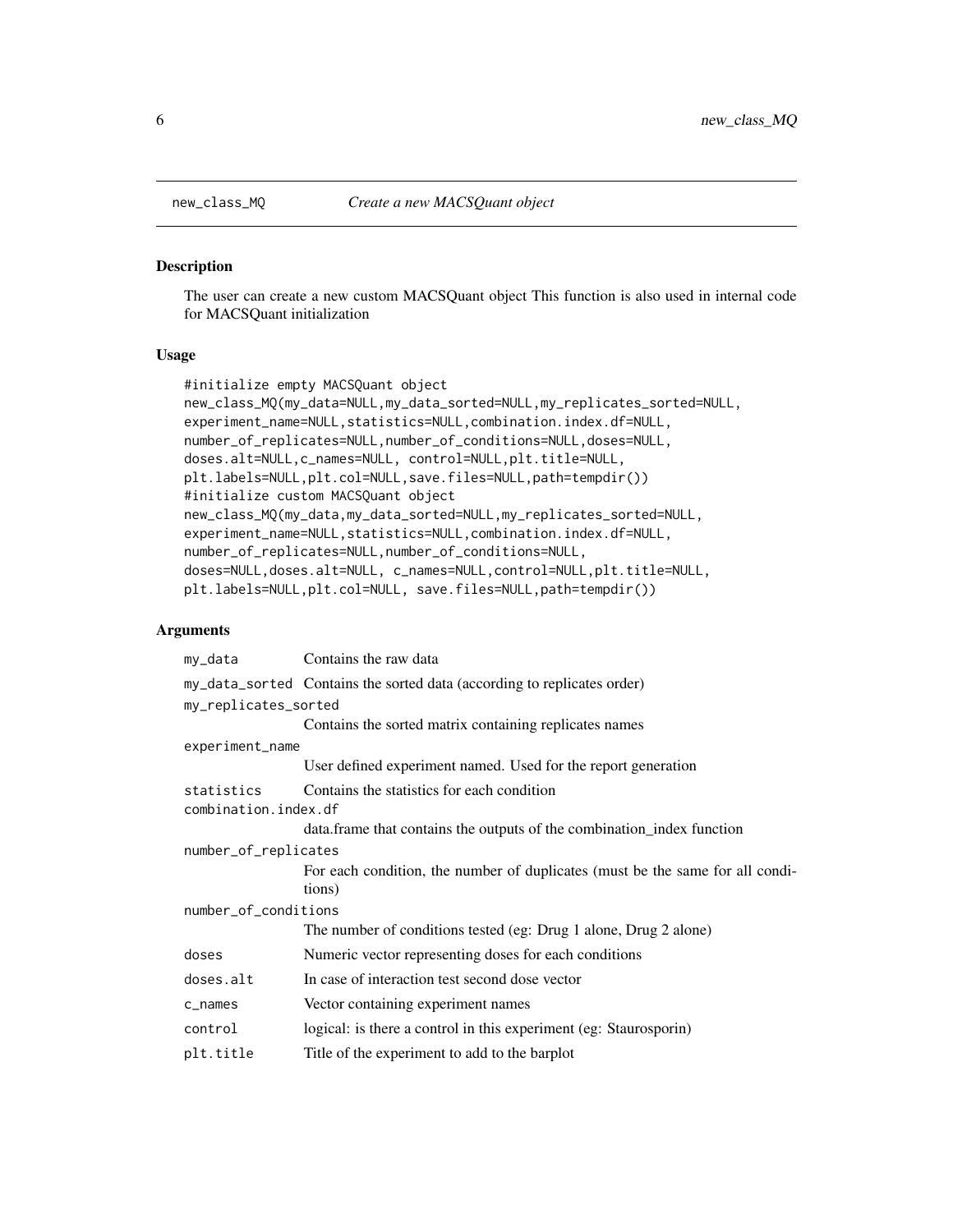<span id="page-6-0"></span>

| plt.labels | legend labels for the bar plot                     |
|------------|----------------------------------------------------|
| plt.col    | color vector for the graphical representations     |
| save.files | Used to save the image in the output folder        |
| path       | path of the experiment output folder (default '.') |

#### Value

A formatted report file along with intermediates results

#### Examples

```
# initialize empty MACSQuant object
new_class_MQ()
# initialize custom MACSQuant object
my_data <- data.frame(character(length = 10), character(length = 10),
   numeric(length = 10), numeric(length = 10))
names(my_data) <- c("Full path", "WID", "%-#", "Count/mL")
new_class_MQ(my_data)
```
on\_plate\_selection *Sort experimental design on graphical 96-well-plate*

#### Description

Loads user's data, prompt a graphical representation of a 96 well plate and let the user select where the duplicates of each condition were placed. Use for reordering excel file. Plate image with selection can also be saved in the form of a png file in the "specified\_path/output\_MQ" directory.

## Usage

```
on_plate_selection(MACSQuant,number_of_replicates,number_of_conditions,
control=FALSE, save.files=FALSE)
```

| MACSQuant            | object of class MACSQuant resulting of the function load_maxQuant(). Con-<br>tains the original data table |  |  |
|----------------------|------------------------------------------------------------------------------------------------------------|--|--|
|                      | number_of_replicates                                                                                       |  |  |
|                      | For each condition, the number of duplicates (must be the same for all condi-<br>tions)                    |  |  |
| number_of_conditions |                                                                                                            |  |  |
|                      | The number of conditions tested (eg: Drug 1 alone, Drug 2 alone)                                           |  |  |
| control              | Is there a control in this experiment (eg: Staurosporin)                                                   |  |  |
| save.files           | Used to save the image in the output folder                                                                |  |  |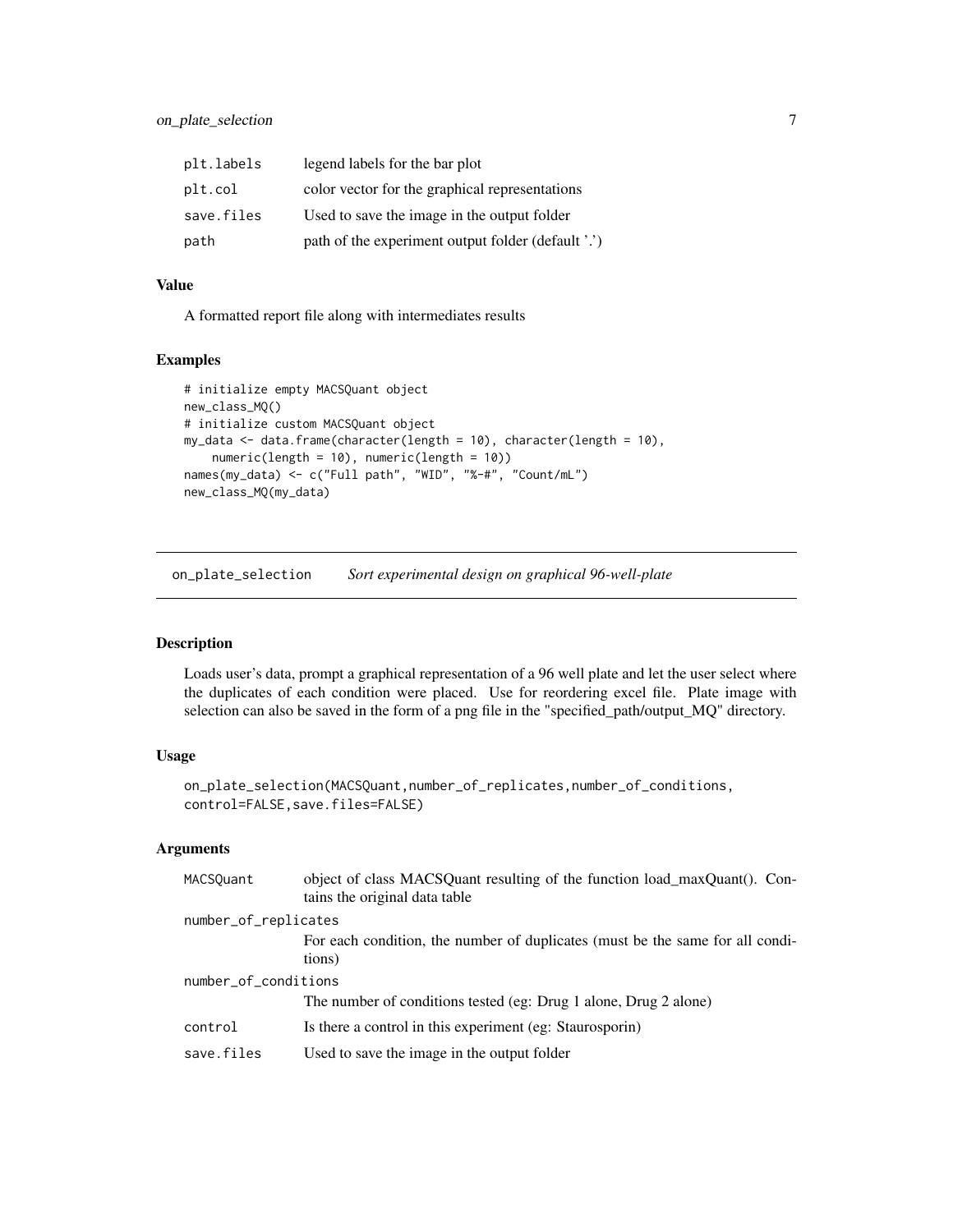#### <span id="page-7-0"></span>Value

A formatted report file along with intermediates results

#### Examples

```
print("run manually, requires user input")
# on_plate_selection(MACSQuant,3,5)
# let you select 5 conditions of 3 replicates each
```
pipeline *pipeline with report generation*

#### Description

Loads user's data, prompt a graphical representation of a 96 well plate and let the user select where the duplicates of each condition were placed. Use for reordering excel file. Plate image with selection can also be saved in the form of a png file in the output\_MQ directory.

Also generates a complete report with the graphics

#### Usage

```
pipeline(filepath,sheet_name=NULL,number_of_replicates,number_of_conditions,
control=FALSE, save.files=TRUE, MACSQuant.obj=NULL)
```
#### **Arguments**

| filepath             | path of the excel file                                                        |  |  |
|----------------------|-------------------------------------------------------------------------------|--|--|
| sheet_name           | Name of the sheet to load (optional, first sheet is default)                  |  |  |
|                      | number_of_replicates                                                          |  |  |
|                      | For each condition, the number of duplicates (must be the same for all condi- |  |  |
|                      | tions)                                                                        |  |  |
| number_of_conditions |                                                                               |  |  |
|                      | The number of conditions tested (eg: Drug 1 alone, Drug 2 alone)              |  |  |
| control              | Is there a control in this experiment (eg: Staurosporin)                      |  |  |
| save.files           | Used to save the image in the output folder                                   |  |  |
| MACSQuant.obj        | object of class MACSOuant                                                     |  |  |

#### Value

A formatted report file along with intermediates results

#### Examples

```
print("run manually, requires user input")
filepath <- system.file("extdata", "SingleDrugs.xlsx",
   package = "MACSQuantifyR")
# pipeline(filepath,3,5)
# let you select 5 conditions of 3 replicates each
```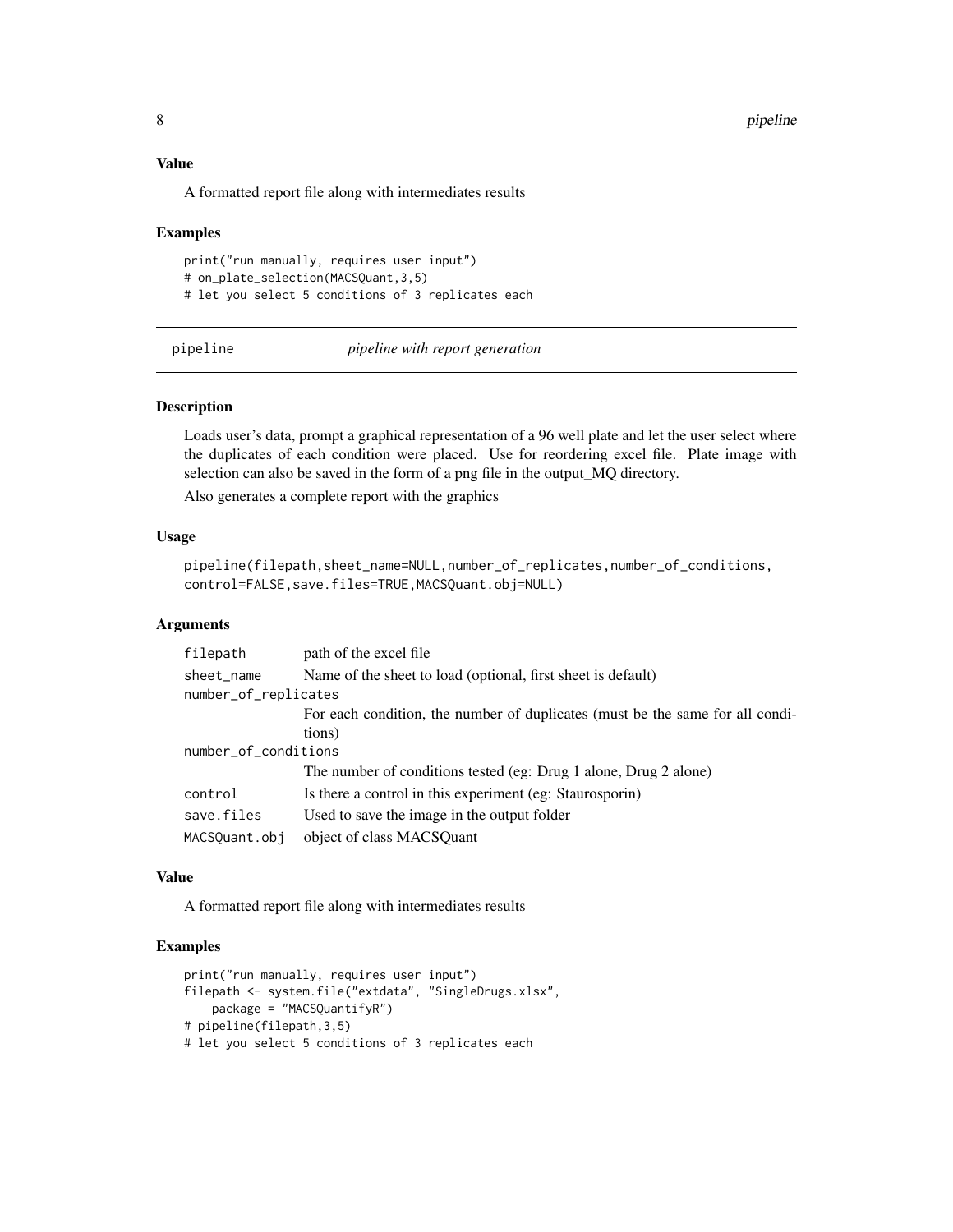<span id="page-8-0"></span>

#### Description

This function allows the user to access raw data table

#### Usage

rData(MACSQuant)

#### Arguments

MACSQuant object of class MACSQuant resulting of the function load\_maxQuant(). Contains the original data table

#### Value

the raw data table

#### Examples

```
filepath <- system.file("extdata", "SingleDrugs.xlsx",
   package = "MACSQuantifyR")
#MACSQuant = load_MACSQuant(filepath)
```
#rData(MACSQuant)

setPath *sets custom output path*

#### Description

This function allows the user to set the output directory path

#### Usage

```
setPath(MACSQuant,path=NULL)
```

| MACSQuant | object of class MACSOuant resulting of the function load maxOuant(). Con-<br>tains the original data table |  |
|-----------|------------------------------------------------------------------------------------------------------------|--|
| path      | user defined path, default is tempd                                                                        |  |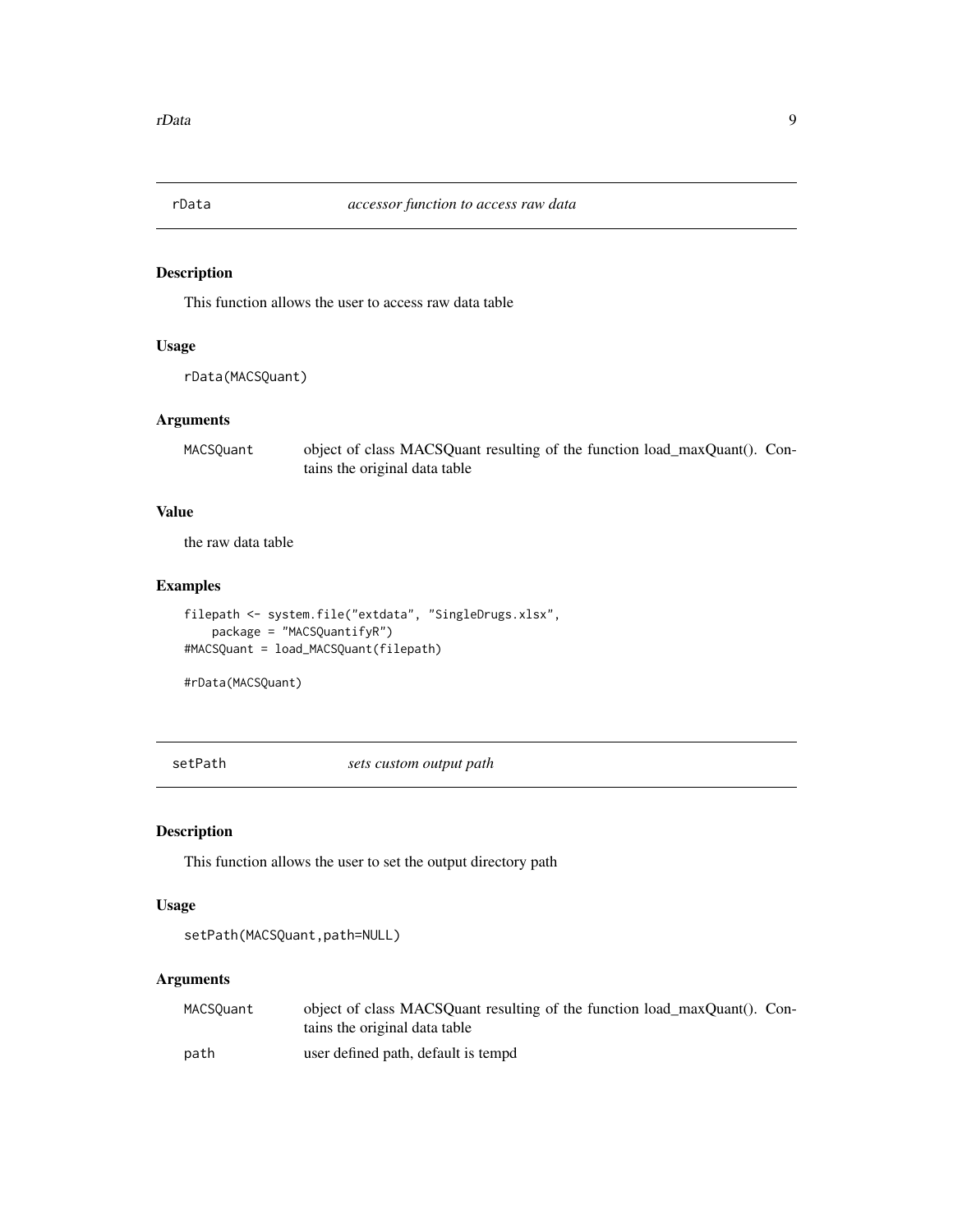<span id="page-9-0"></span>10 sorted and the state of the state of the state of the state of the state of the state of the state of the state of the state of the state of the state of the state of the state of the state of the state of the state of

### Value

object of class MACSQuant with updated path

#### Examples

```
filepath <- system.file("extdata", "SingleDrugs.xlsx",
   package = "MACSQuantifyR")
#MACSQuant = load_MACSQuant(filepath)
user_path="."
#MACSQuant = setPath(MACSQuant,path=user_path)
```
sorted *accessor function to access sorted data*

#### Description

This function allows the user to access sorted data table

#### Usage

sorted(MACSQuant)

#### Arguments

MACSQuant object of class MACSQuant resulting of the function load\_maxQuant(). Contains the original data table

#### Value

the raw data table

#### Examples

```
filepath <- system.file("extdata", "SingleDrugs.xlsx",
    package = "MACSQuantifyR")
#MACSQuant = load_MACSQuant(filepath)
```
#sorted(MACSQuant)